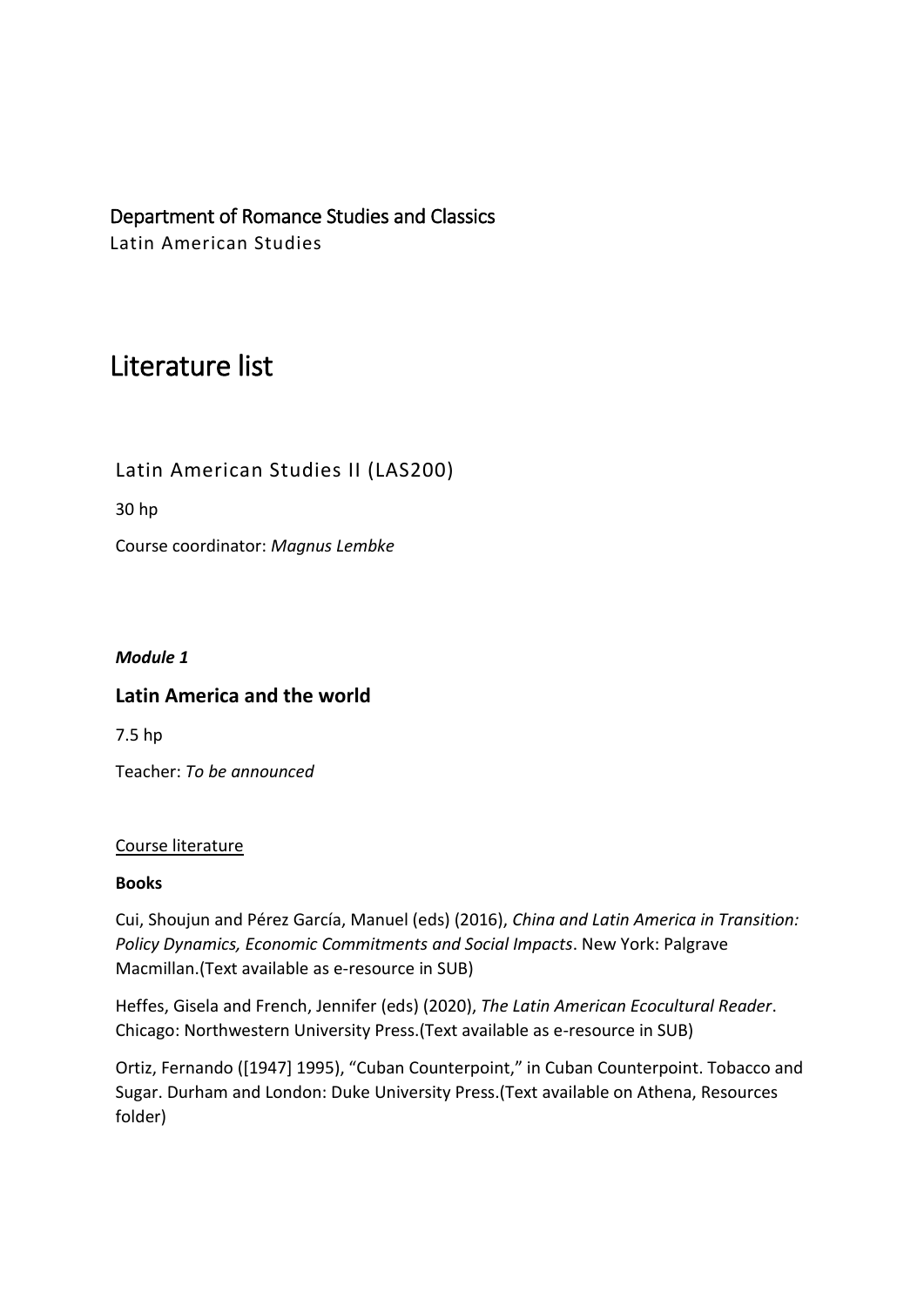Topik, Steven, Marichal, Carlos and Zephyr, Frank (eds) (2007), *From silver to cocaine: Latin American commodity chains and the building of the world economy,1500-2000*. London: Duke.(Text available as e-resource in SUB)

Williams, Mark Eric (2012), *Understanding US –Latin American Relations. Theory and History*. New York and London: Routledge.

## **Articles**

Gudynas, Eduardo (2010), "The New Extractivism of the 21stCentury: Ten Urgent Theses about Extractivism in Relation to Current South American Progressivism." *Americas Policy Program*. Accessible at: http://www10.iadb.org/intal/intalcdi/PE/2010/04716.pdf.(Text available on Athena, Resources folder)

Svampa, Maristella (2015), "Commodity Consensus: Neoextractivism and Enclosure of the Commons in Latin America." *The South Atlantic Quarterly*. Accessible at: http://maristellasvampa.net/wp-content/uploads/2019/12/Commodities-consensus.pdf. (Text available on Athena, Resources folder)Information on additional articleswill be given during the course

+ Possible Additional articles to be announced during the course

## *Module 2*

## **Sustainable development in an unequal region** 7.5 hp

Teacher: *Magnus Lembke*

## Course literature

#### **Books**

Carbonnier, Gilles; Campodónico, Humberto and Tezanos Vázquez, Sergio (eds) (2016), *Alternative Pathways to Sustainable Development: Lessons from Latin America*. Leiden and Boston: Brill Nijhoff. Accessible on[: http://www.jstor.org/stable/10.1163/j.ctt1w76w3t.](http://www.jstor.org/stable/10.1163/j.ctt1w76w3t) Selection of chapters.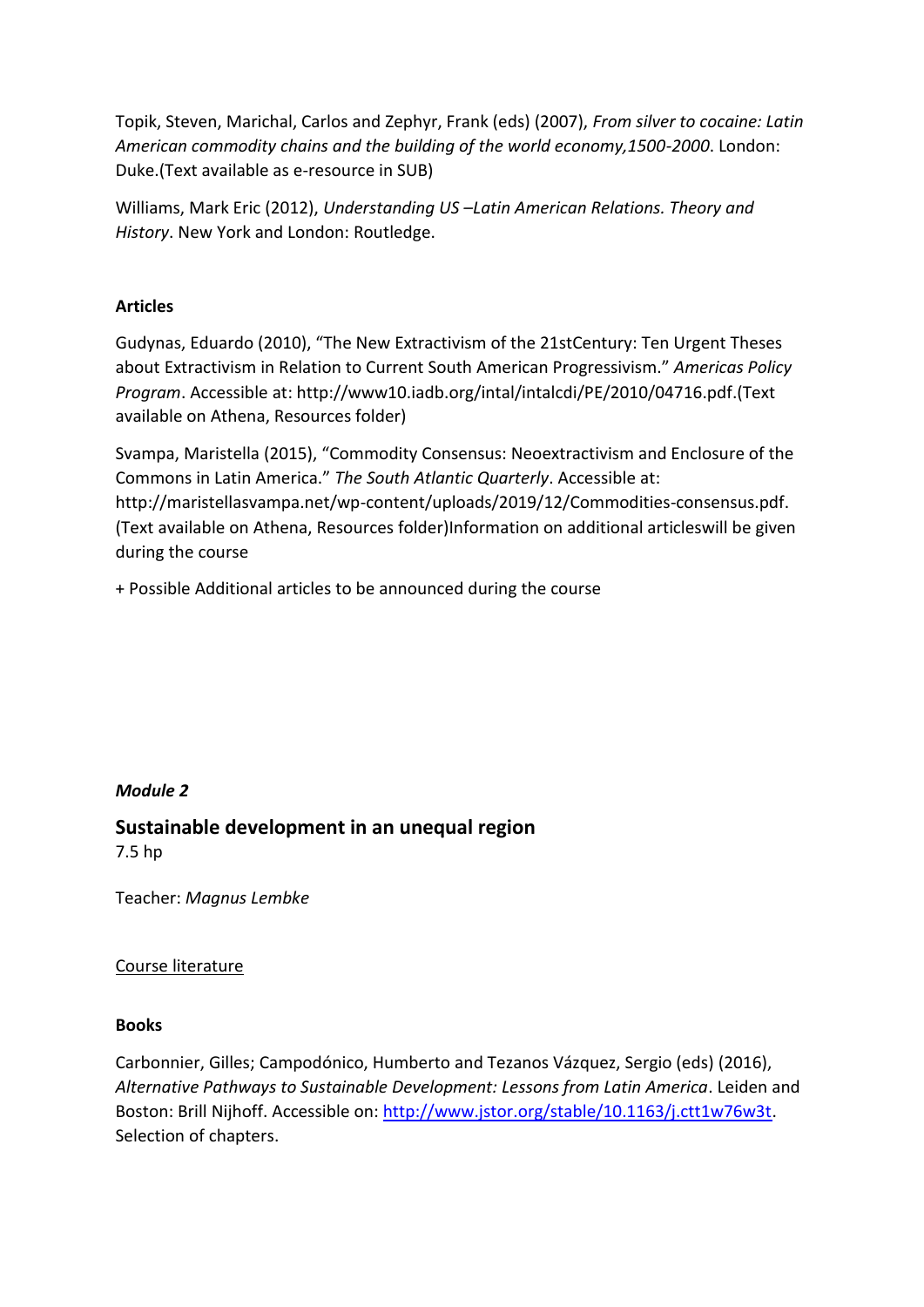Castro, Barbara Hogenboom and Baud, Michiel (eds) (2016), *Environmental Governance in Latin America*. London: Palgrave Macmillan. Available as e-book. Selection of chapters.

Cupples, Julie; Palomino-Schalscha, Marcelaand Prieto, Manuel (2019), The Routledge handbook of Latin American development. London: Routledge. Available via SU's library.

Veltmeyer, Henry and Petras, James (2014), *The New Extractivism: A Post-Neoliberal Development Model or Imperialism of the Twenty-First Century?* London and New York: Zed Books. Available as ebook. Selection of chapters

#### *Articles and other material*

Alonso-Fradejas, Alberto (2013), "'Sons and Daughters of the Earth': Indigenous Communities and Land Grabs in Guatemala". In Transnational Institute: Land & Sovereignty in the Americas. Issue Brief, no 1. Accessible at: [https://www.tni.org/files/download/land-sov\\_series\\_briefs\\_-](https://www.tni.org/files/download/land-sov_series_briefs_-_ndeg1_alonso-fradejas_final.pdf) [\\_ndeg1\\_alonso-fradejas\\_final.pdf](https://www.tni.org/files/download/land-sov_series_briefs_-_ndeg1_alonso-fradejas_final.pdf)

Echart Muñoz, Enara and del Carmen Villareal, Maria (2019), "Women's Struggles against Extractivism in Latin America and the Caribbean". *Contexto Internacional*, 41(2). Accessible at: <http://www.scielo.br/pdf/cint/v41n2/0102-8529-cint-201941020303.pdf>

Lalander, Rickard and Lembke, Magnus (2018). "The Andean Catch-22: Ethnicity, Class and Resource Governance in Bolivia and Ecuador. *Globalizations* 15 (5), pp. 635-654. Accessible at <https://www.tandfonline.com/doi/full/10.1080/14747731.2018.1453189>

Prieto, Manuel (2015). "Privatizing Water in the Chilean Andes: The Case of Las Vegas de Chiu-Chiu". *Mountain Research and Development*, vol. 35, no. 3, pp. 220-229. Accessible via SU's library.

#### *Module 3*

## **Democratization and Human Rights in Latin America**

7.5 hp

Teacher: *Magnus Lembke*

#### Course literature

#### **Books**

Smith, Peter H. and Sells, Cameron J. (2015), *Democracy in Latin America*. Third Edition. New York and London: Oxford University Press.